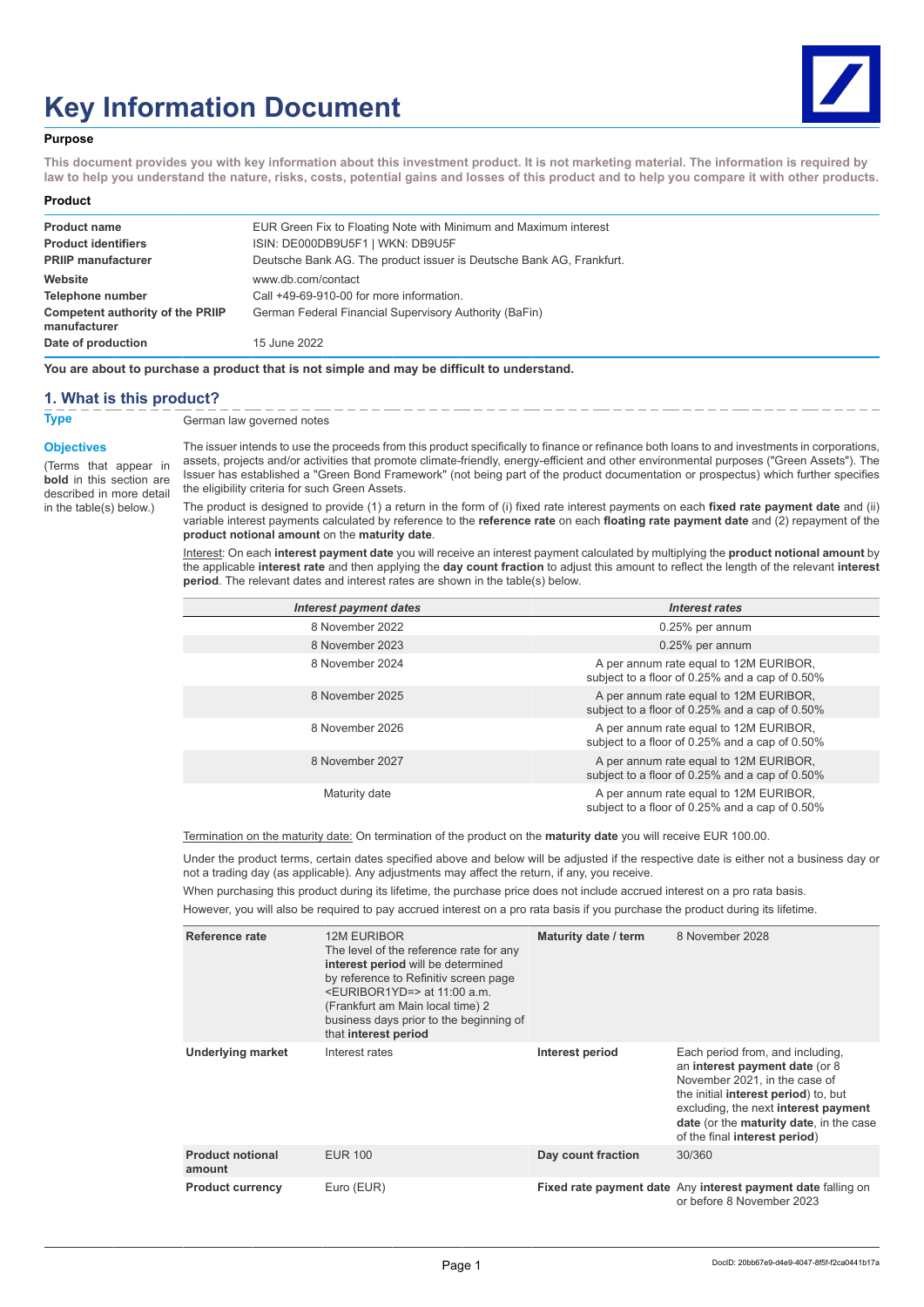| <b>Issue date</b> |  |
|-------------------|--|
|-------------------|--|

**Issue date** 2 November 2021 **Floating rate payment date**

Any **interest payment date** falling after 8 November 2023

The issuer may terminate the product with immediate effect in the event of obvious written or mathematical errors in the terms and conditions or if certain extraordinary events provided in the terms and conditions occur. Examples of extraordinary events include (1) material changes and (2) events, in particular due to changes in certain external conditions that hinder the issuer in meeting its obligations in connection with the product or – depending on the terms and conditions of the security – otherwise affect the product and/or the issuer. In case of immediate termination, the return (if any) may be significantly lower than the purchase price, but will reflect the product's market value and, if higher, any minimum redemption (alternatively, in some cases the corresponding compounded amount may be paid out at the product's scheduled maturity). Instead of immediate termination, the issuer may also amend the terms and conditions.

Provided that in the event of any inconsistency and/or conflict between the foregoing paragraph and any applicable law, order, rule or other legal requirement of any governmental or regulatory authority in a territory in which this product is offered, such national requirements shall prevail.

**Intended retail investor**

The product is intended for private clients who pursue the objective of general capital formation/asset optimization and have a longterm investment horizon. This product is a product for clients who have sufficient knowledge and / or experience to make an informed investment decision. The investor cannot bear any losses on the capital invested and attaches importance to capital protection.

# **2. What are the risks and what could I get in return?**





**Lower risk Higher risk**



**The risk indicator assumes you keep the product for 6 years and 4 months. The actual risk can vary significantly if you cash in at an early stage and you may get back less.**

The summary risk indicator is a guide to the level of risk of this product compared to other products. It shows how likely it is that the product will lose money because of movements in the markets or because we are not able to pay you.

We have classified this product as 1 out of 7, which is the lowest risk class. This rates the potential losses from future performance at a very low level, and poor market conditions are very unlikely to impact our capacity to pay you.

You are entitled to receive back at least 100.00% of your capital. However, this protection against future market performance will not apply if you cash in before maturity or in case of immediate termination by the issuer.

If we are not able to pay you what is owed, you could lose your entire investment.

**Market developments in the future cannot be accurately predicted. The scenarios shown are only an indication of some of the possible outcomes based on recent returns. Actual returns could be lower.**

| <b>Investment: EUR 10,000</b> |                                        |               |               |                                                         |
|-------------------------------|----------------------------------------|---------------|---------------|---------------------------------------------------------|
| <b>Scenarios</b>              |                                        | 1 year        | 4 years       | 6 years and 4 months<br>(Recommended<br>holding period) |
| <b>Stress scenario</b>        | What you might get back<br>after costs | EUR 10.827.63 | EUR 11,843.47 | EUR 12,622.07                                           |
|                               | Average return each year               | 8.28%         | 4.32%         | 3.71%                                                   |
| Unfavourable scenario         | What you might get back<br>after costs | EUR 11,419.27 | EUR 12,000.89 | EUR 12,703.87                                           |
|                               | Average return each year               | 14.19%        | 4.67%         | 3.81%                                                   |
| Moderate scenario             | What you might get back<br>after costs | EUR 11.641.95 | EUR 12.128.13 | EUR 12,757.46                                           |
|                               | Average return each year               | 16.42%        | 4.94%         | 3.88%                                                   |
| <b>Favourable scenario</b>    | What you might get back<br>after costs | EUR 11.786.29 | EUR 12,196.00 | EUR 12.769.65                                           |
|                               | Average return each year               | 17.86%        | 5.09%         | 3.89%                                                   |

This table shows the money you could get back over the next 6 years and 4 months under different scenarios, assuming that you invest EUR 10,000.

The scenarios shown illustrate how your investment could perform. You can compare them with the scenarios of other products. The scenarios presented are an estimate of future performance based on evidence from the past on how the value of this investment varies, and are not an exact indicator. What you get will vary depending on how the market performs and how long you keep the product. The stress scenario shows what you might get back in extreme market circumstances, and it does not take into account the situation where we are not able to pay you.

The figures shown include all the costs of the product itself, but may not include all the costs that you pay to your advisor or distributor. The figures do not take into account your personal tax situation, which may also affect how much you get back.

# **3. What happens if Deutsche Bank AG, Frankfurt is unable to pay out?**

You are exposed to the risk that the issuer might be unable to fulfil its obligations in respect of the product – e.g. in the event of insolvency (inability to pay / overindebtedness) or an administrative order of resolution measures. In case of a crisis of the issuer such an order can also be issued by a resolution authority in the run-up of an insolvency proceeding. In doing so, the resolution authority has extensive intervention powers. Among other things, it can reduce rights of the investors to zero, terminate the product or convert it into shares of the issuer and suspend rights of the investors. With regard to the basic ranking of the issuer's obligations in the event of action by the resolution authority, please see www.bafin.de and search for the keyword "Haftungskaskade". A total loss of your capital invested is possible. The product is a debt instrument and as such is not covered by any deposit protection scheme.

**Performance scenarios**